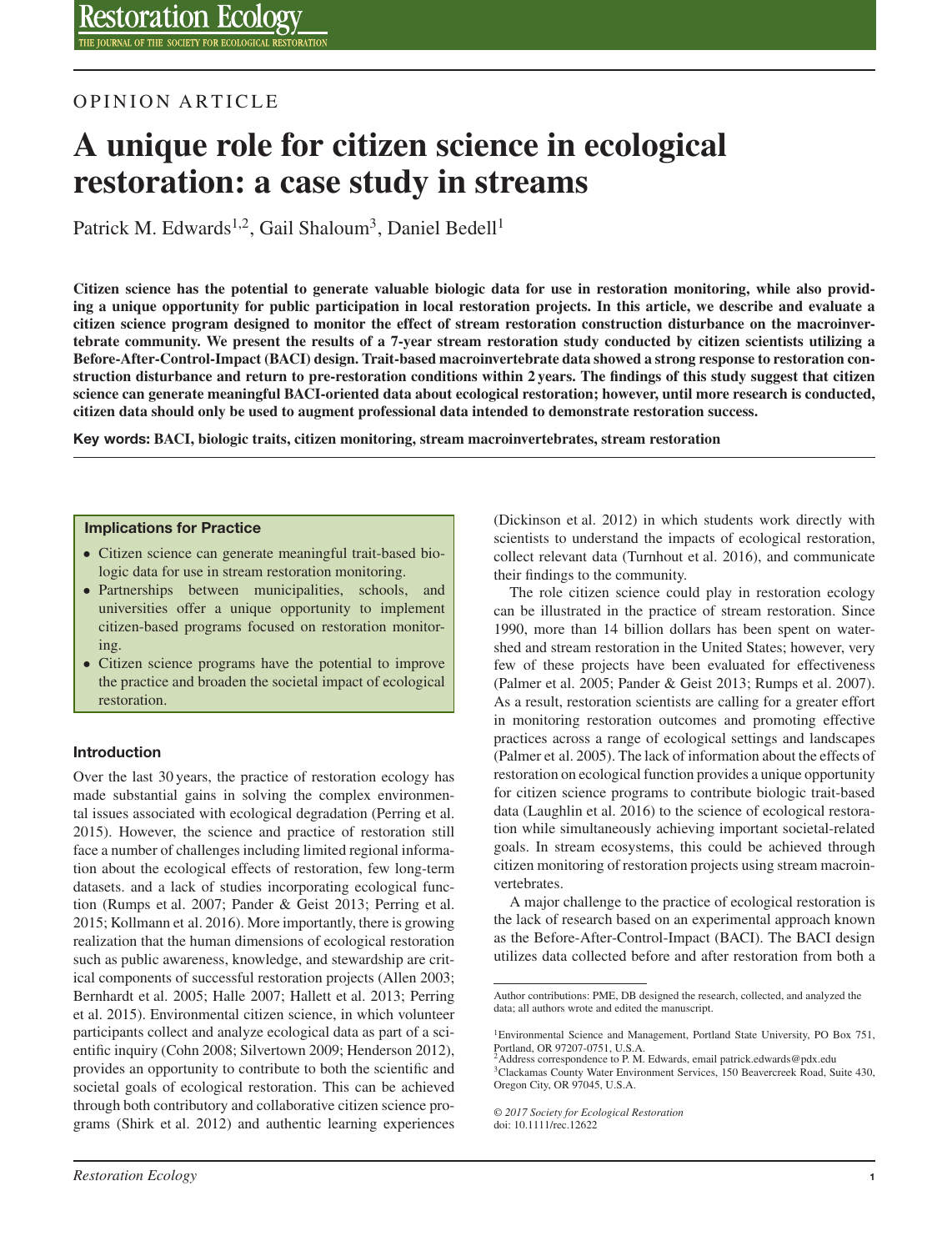control and the restored (impact) site (Underwood 1994). Owing to logistical and financial constraints, BACI studies are rarely implemented (Rumps et al. 2007; Miller et al. 2010). We propose that citizen science could play a role in generating data for BACI-oriented research while also increasing awareness and promoting stewardship of stream restoration efforts. Moreover, given the general lack of information about the ecological impacts of restoration, it is reasonable to suggest that a citizen-based monitoring program could also make important contributions to the science of stream restoration. For example, citizen monitoring could provide basic information about stream restoration such as determining adequate time periods for baseline monitoring, documenting ecological changes related to restoration efforts, and monitoring the recovery of the macroinvertebrate community.

In this article, we evaluate a citizen-based restoration monitoring program focused on macroinvertebrate traits at two streams using a BACI design. This study presents one of the few long-term stream macroinvertebrate datasets associated with stream restoration and, to our knowledge, the only example of a BACI-oriented citizen science program focused on ecological restoration. The design of this study is based on the premise that in order to generate useful information for restoration monitoring, citizen science programs must be able to detect the change in the macroinvertebrate community due to restoration construction disturbance at the impacted stream as well as collect useful BACI-oriented data from a control stream. Using flood disturbance as a theoretical framework (Resh et al. 1988) to explain the disturbance to the macroinvertebrate community caused by heavy machinery used during restoration construction (Muotka 2002), we tested several a priori predictions to evaluate the ability of citizen-generated data to detect the biologic impact of construction activities on the stream and the subsequent return of macroinvertebrates to baseline conditions.

#### **Methods**

#### **Program Overview**

The program described in this study represents both contributory and collaborative citizen science and was developed through a 7-year partnership between a county municipality, a high school, and a university. The overarching goal of the program is to increase students' awareness of stream health and to engage them in local efforts to improve surface water quality. The citizen science component of the program takes place during multiple classes, a field trip to the creek, and culminates with poster presentations by students at the end of the school year. The in-class curriculum is focused on developing students' content knowledge and research skills. Posters are created over the course of the school year and go through multiple drafts and revisions. All activities are facilitated and led by university scientists. Because participating students had no prior experience collecting macroinvertebrates, we considered their skills similar to those of citizen scientists (Edwards 2016).

#### **Stream Characteristics and Restoration Approach**

Macroinvertebrate data were collected at Rock Creek (45.41, −122.52) and Balch Creek (45.53, −122.52). Both streams are located in the maritime climate of western Oregon in the Pacific Northwest of the United States. The streams are shallow, less than 5 m wetted width and surrounded by heavily forested riparian zones; however, the watersheds of each creek reflect different land use intensities. The Balch Creek watershed is 6 km2 and contains 5% light residential development and 93% forest cover. The Rock Creek watershed is 25 km2 and contains more intensive land use including 27% development, 28% agriculture, and 33% forest cover (Homer et al. 2015). In the BACI design structure of this study, Balch Creek was considered the control stream and Rock Creek the impact stream. The purpose of the restoration at Rock Creek was to improve salmon-rearing habitat through native riparian plantings and the addition of approximately 140 logs, 30 habitat boulders, and 18 pools to the lower 600 m of stream (Fig. 1). Balch Creek was used as the BACI control because it is one of the few streams with minimal development and the only regional stream that has a similar long-term stream macroinvertebrate dataset generated by citizens using the same field sampling methodology.

#### **Macroinvertebrate Data and Analysis**

Students collected macroinvertebrate data using a randomized, nonlethal method described in Edwards (2016). Briefly, d-nets were used to collect multiple benthic samples in riffles. Macroinvertebrates were identified to the family level and identifications were verified in the field for each sample by an experienced taxonomist. Data were collected at Balch Creek (*n*=13) and Rock Creek (*n*=12) each spring and fall from 2010 to 2016 (Table 1). During each sampling event, participants collected an average of 575 macroinvertebrates (range=104–3,512) from an average of  $2.5 \text{ m}^2$  of substrate (range =  $0.7-6.6 \text{ m}^2$ ). At both creeks, baseline data were collected from 2010 to 2013 and post-restoration construction data were collected from 2014 to 2016 (Table 1). Construction preparation at Rock Creek began in 2014; therefore, students could not access the site to collect data for the spring 2014 sample. Macroinvertebrate counts were expressed as abundance  $(0.1 \text{ m}^{-2})$  or as percent of total (relative abundance).

We evaluated the ability of citizen-generated invertebrate data to detect the impact of restoration construction on the macroinvertebrate community and subsequent return to baseline conditions. Citizen data were not compared to professional data. Across the same time span at both creeks, macroinvertebrate data were characterized using several metrics including abundance, richness, an index of biotic integrity (IBI), and biologic traits (life cycle length and pollution tolerance). The IBI is a multiple metric that ranges from 6 to 30 with higher numbers indicating better stream health (OWEB 1999). Macroinvertebrate life cycle was characterized as "long-slow" for macroinvertebrates that live more than 1 year and experience relatively slow larval growth (Poff et al. 2006). Macroinvertebrate tolerance was characterized using both the richness and relative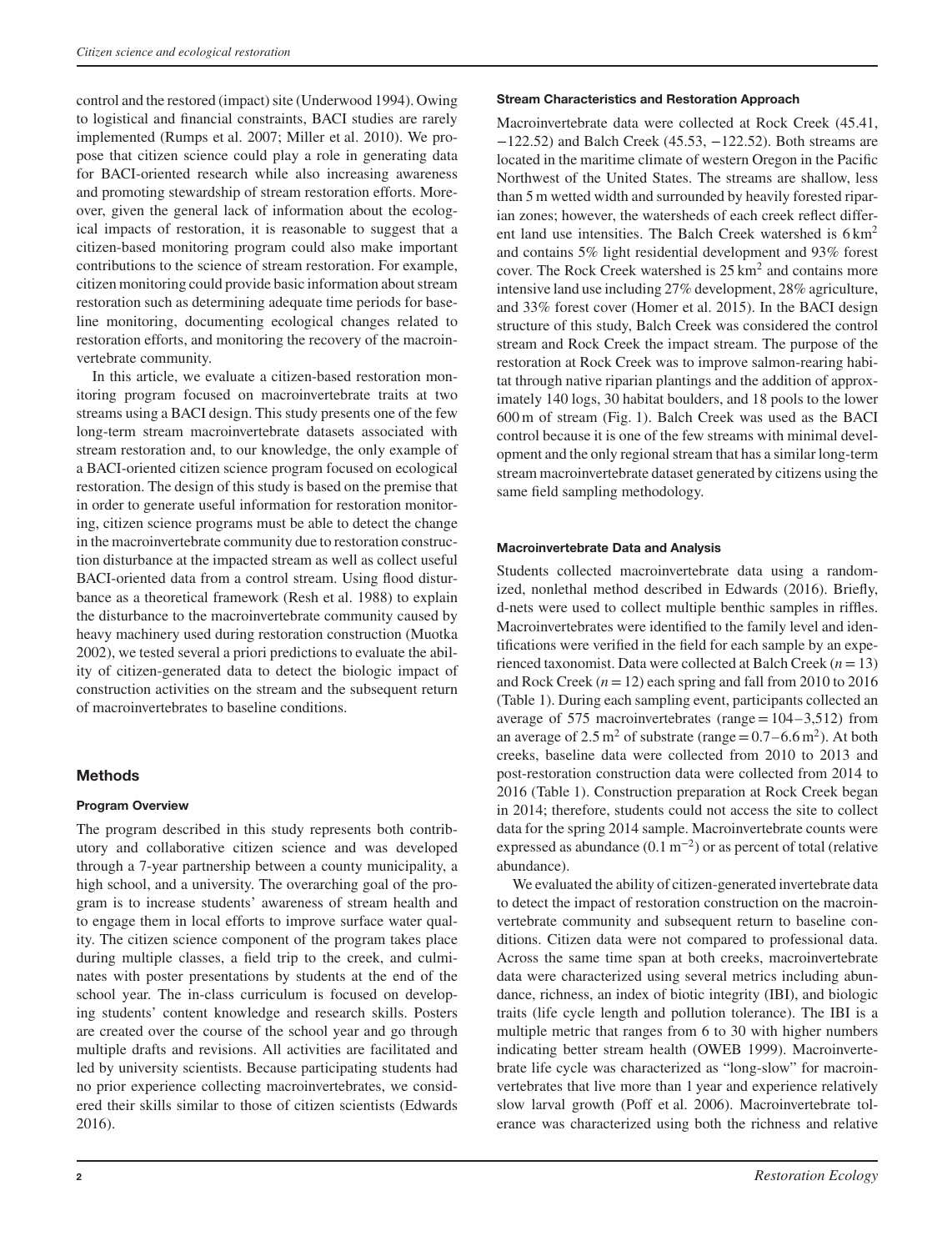

Figure 1. Pre-restoration reach (top panel) and same reach (bottom panel) after restoration at Rock Creek. Top panel image can be credited: Clackamas River Basin Council. Bottom panel image can be credited: Environmental Professional Program, Portland State University.

abundance of Ephemeroptera (E, Mayfly), Plecoptera (P, Stonefly), and Trichoptera (T, Caddisfly). The EPT taxa are sensitive to poor stream conditions and are well-known indicators of stream habitat degradation (Waite et al. 2010). Pollution tolerance was also evaluated using abundance of Diptera (True fly). True flies are rapid colonizers (Milner et al. 2008) and highly adapted to stream disturbance (Benke & Parsons 1990).

To determine if citizen-generated data could detect the impact of restoration construction disturbance on the macroinvertebrate community, we compared the first post-restoration metric value (fall 2014) to the pre-restoration (baseline) range for both creeks. Based on stream disturbance theory, we made predictions about the macroinvertebrate response to construction disturbance (Table 2). We tested predictions by determining if the post-restoration metric value was outside the minimum or maximum values observed in the baseline data. Five of the quantitative metrics (richness, IBI, long-slow density, Dipteran density, and EPT density) were statistically analyzed with a one-sample *t* test that compared the fall 2014 value to the median value of all the pre-restoration samples  $(n=7)$  using the rank-based Mann–Whitney–Wilcoxon test. To account for

the accumulating type 1 error due to multiple comparisons, a Bonferroni correction was applied so that the alpha value  $(a)$ was reduced to  $\alpha = 0.01$ . To graphically evaluate temporal patterns in the macroinvertebrate community, we examined time series plots of macroinvertebrate abundance and relative abundance data for both streams (Roni et al. 2005).

### **Results**

#### **Baseline Data and Post-Construction Response of Macroinvertebrates**

Over the 7-year study period, more than 2,300 students participated in 25 sampling events at both streams and collected more than 14,000 macroinvertebrates from  $50 \text{ m}^2$  of substrate (Table 1). Baseline sampling showed that several metrics (taxa richness, EPT richness, and IBI) at Rock Creek were generally higher than at Balch Creek. At Rock Creek, four of the IBI scores were near (i.e. within one point) or within the unimpaired category. This indicates that the invertebrate community at Rock Creek was in generally good condition prior to the restoration construction. At Balch Creek, none of the fall 2014 metrics were outside the minimum or maximum values observed in the baseline data. At Rock Creek, four of the seven values in fall 2014 were outside the minimum or maximum values observed in the baseline data and six of the seven a priori predictions were correct (Table 2). Abundance of macroinvertebrates with long-slow life cycles was slightly less in the fall of 2014 than the lowest value observed in the baseline data (0.8 vs. 0.9 per  $0.1 \text{ m}^{-2}$ ,  $p$  < 0.01). True fly abundance was more than double the highest value observed in the baseline data (5.2 vs. 11.6 per  $0.1 \text{ m}^{-2}$ , *p<*0.01). IBI scores for the baseline data ranged from 18 to 24. The IBI score for fall 2014 was four points less than the lowest value observed in the baseline data (14 vs. 18  $p = 0.01$ ), and EPT richness was slightly lower than the baseline data (9 vs. 10  $p = 0.01$ ). EPT abundance in fall 2014 was within the baseline range at both streams. All five of the metrics at Balch Creek had *p* values greater than 0.01; however, the *p* value for long-slow density was  $(p=0.02)$ , which was only slightly above the alpha value.

#### **Stream Macroinvertebrate Temporal Patterns**

Figure 2 shows the time series plots of macroinvertebrate abundance and relative abundance at both streams before and after restoration construction. At Rock Creek, 6 of the 10 macroinvertebrate measures showed the predicted response to restoration construction (panels D, E, G–J) and all measures showed return to baseline conditions within 1 year of construction. Richness, abundance, and EPT abundance did not show a response to the restoration construction at Rock Creek, except for spring 2016 when abundance was substantially higher than the baseline values (panels A–C). The variability and extreme values observed in the post-construction data (panels B, C, F, G) suggest that the macroinvertebrate community was still recovering up to 2 years after construction disturbance. In general, relative abundance appeared to be a more reliable indicator than abundance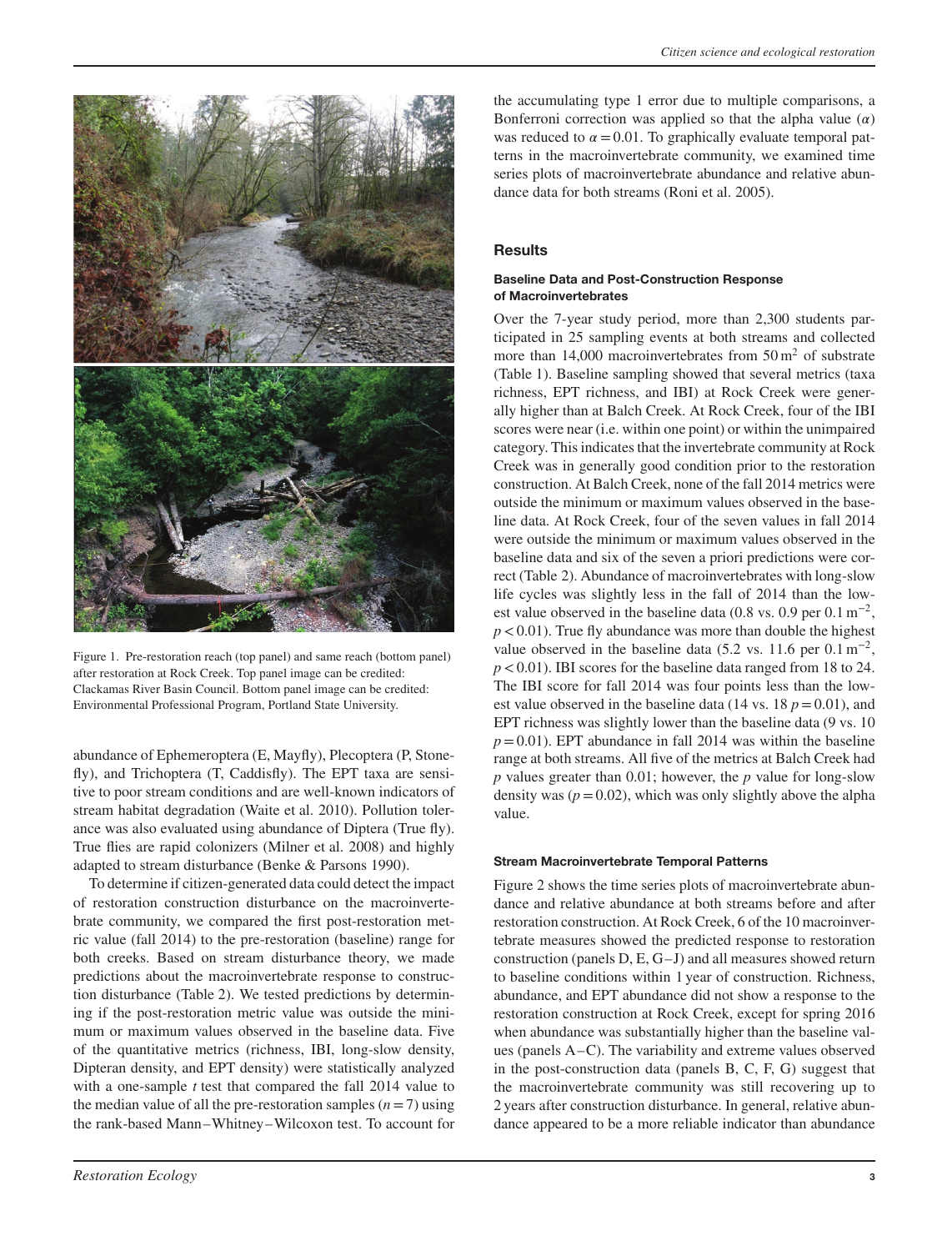| Sample Date | Balch Creek Abundance (Area, m <sup>2</sup> ) | Rock Creek Abundance (Area, $m^2$ ) | Balch Creek (No. of Students) | Rock Creek (No. of Students) |
|-------------|-----------------------------------------------|-------------------------------------|-------------------------------|------------------------------|
| Fall 2010   | 243(1.0)                                      | 104(0.7)                            | 40                            | 30                           |
| Spring 2011 | 294(1.1)                                      | 198(1.8)                            | 40                            | 75                           |
| Fall 2011   | 265(1.2)                                      | 730(3.1)                            | 40                            | 150                          |
| Spring 2012 | 107(0.5)                                      | 249(2.9)                            | 40                            | 150                          |
| Fall 2012   | 173(0.8)                                      | 710(2.3)                            | 40                            | 120                          |
| Spring 2013 | 359(1.0)                                      | 451(1.8)                            | 40                            | 80                           |
| Fall 2013   | 270(1.0)                                      | 1,139(4.2)                          | 40                            | 220                          |
| Spring 2014 | 198(1.1)                                      | NA                                  | 40                            | <b>NA</b>                    |
| Fall 2014   | 214(1.0)                                      | 896 (4.2)                           | 40                            | 220                          |
| Spring 2015 | 297(0.8)                                      | 729(2.1)                            | 40                            | 110                          |
| Fall 2015   | 815(2.5)                                      | 301(2.2)                            | 80                            | 250                          |
| Spring 2016 | 379(1.2)                                      | 3,512(5.3)                          | 40                            | 220                          |
| Fall 2016   | 460(2.3)                                      | 1,213(4.6)                          | 40                            | 180                          |
| Total       | 4,074(15.5)                                   | 10,232(35.2)                        | 560                           | 1,805                        |
| Mean        | 313(1.2)                                      | 852 (2.9)                           | 43                            | 151                          |

**Table 1.** Macroinvertebrate data, sampling effort, and student participation for all samples at both Balch Creek and Rock Creek. Due to construction activities, data were not collected at Rock Creek during spring 2014. NA, Not Applicable.

**Table 2.** Macroinvertebrate metrics used to test predictions and relevant references. Asterisk indicates a confirmed prediction.

| Invertebrate Measure or Metric | Description                                                   | Rock Creek Prediction for Fall 2014 | References                                                     |
|--------------------------------|---------------------------------------------------------------|-------------------------------------|----------------------------------------------------------------|
| Total richness<br>Abundance    | Total number of unique taxa<br>Density $(0.1 \text{ m}^{-2})$ | No change*<br>No change*            | Miller et al. $(2010)$<br>Miller et al. $(2010)$               |
| <b>EPT</b>                     | Mayfly, Stonefly, and Caddisfly abundance                     | Decrease                            | Waite et al. $(2010)$                                          |
| Long-slow life cycle           | Life cycle length and rate of development                     | Decrease*                           | Huryn and Wallace<br>$(2000)$ , Gray $(1981)$                  |
| Diptera abundance              | Dipteran abundance                                            | Increase*                           | <b>Benke and Parsons</b><br>$(1990)$ , Milner et al.<br>(2008) |
| <b>IBI</b>                     | Family level IBI                                              | Decrease*                           | Kerans and Karr<br>(1994)                                      |
| EPT richness                   | Total number of EPT families                                  | Decrease*                           | Waite et al. $(2010)$                                          |

for detecting the response and recovery of the macroinvertebrate community. The post-disturbance data observed in the Rock Creek and Balch Creek indicate that the changes in Rock Creek macroinvertebrate community were probably not due to large-scale environmental factors such as climate.

# **Discussion**

#### **Citizen Science Can Detect the Impacts of Restoration Construction**

The observed changes in the stream macroinvertebrate community after the restoration construction activities at Rock Creek can be explained by flood disturbance ecology. The strong response of True flies to the restoration construction is likely due to the biologic traits of Simuliidae (Black Fly) and Chironomidae (Midge), which include rapid colonization (Milner et al. 2008), adaptation to disturbance (Benke & Parsons 1990), and fast life cycles (Poff et al. 2006). At Rock Creek, macroinvertebrate life cycle length and larval development also showed a strong response to the restoration disturbance. This finding is supported by other research that suggests flood disturbance can temporarily create habitats with low resource partitioning and reduced competition, thus resulting in a biotic community dominated by organisms with rapid growth rates and short life cycles (Benke & Parsons 1990; Huryn & Wallace 2000).

The results of our study illustrate the value of citizen-based monitoring to the practice of ecological restoration. At Rock Creek, trait-based macroinvertebrate data generated through citizen science could detect the impact and recovery of the stream macroinvertebrate community. These results are confirmed by the few other BACI-designed stream restoration studies conducted by professional stream scientists. For example, relatively rapid colonization and recovery of macroinvertebrates within 2 years of restoration construction have been observed in other investigations (Negishi & Richardson 2003; Pedersen et al. 2007; Nuttle et al. 2017). The post-restoration increase in abundance of Baetidae (Small Minnow Mayfly) observed at Rock Creek was also documented by Negishi and Richardson (2003) and Pedersen et al. (2007). In our study, traditional macroinvertebrate measures such as abundance, EPT abundance, and total richness were generally unable to detect the effect of restoration construction on macroinvertebrates. This finding was also observed in several other studies (Lemly & Hilderbrand 2000; Negishi & Richardson 2003; Pedersen et al. 2007; Louhi et al. 2011). The sensitivity of macroinvertebrate biologic traits to restoration activities has also been documented in other stream research (Lemly & Hilderbrand 2000; Muotka &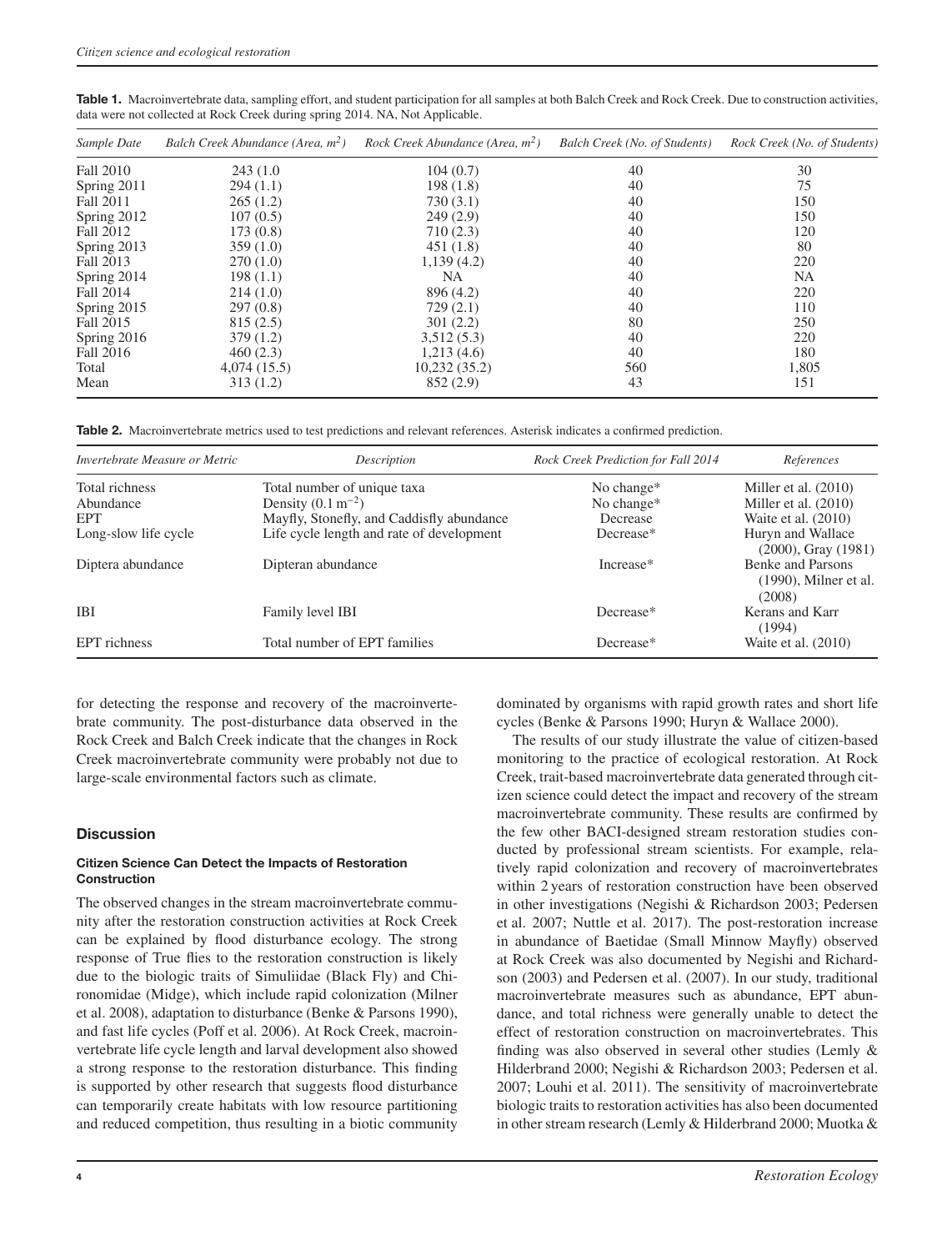

Figure 2. Temporal patterns of macroinvertebrate abundance, relative abundance (percent of total), and other metrics for Balch Creek (control) and Rock Creek (impact). Data were not collected at Rock Creek during construction (dashed lines). The *x*-axis labels indicate fall (F) and spring (S) seasons and two-digit year from 2010 to 2016.

Laasonen 2002; Lester et al. 2007; Pedersen et al. 2007). In our study, EPT abundance was the only metric that did not confirm the predicted macroinvertebrate response to construction disturbance. This finding may be related to the limitations of citizen identification skills, but it is more likely due to the ecology of Small Minnow Mayflies, which have a short-fast life cycle and rapidly colonize open habitat through drifting. In the fall 2014 sample, Small Minnow Mayflies represented 78% of the total EPT abundance.

#### **The Value of Citizen Science Data to the Practice of Stream Restoration**

The results of this study suggest that citizen science programs may be able to contribute valuable BACI-oriented data to the practice of stream restoration. For example, we envision that citizen science could generate multiple baseline datasets as part of an existing educational monitoring program, augment

professionally collected data at an on-going restoration project, or monitor biologic conditions until baseline conditions return, after which professional monitoring could be implemented. One of the main advantages of using biological data for evaluating ecological restoration is the ability to utilize biologic traits. Not only does this provide meaningful information about the ecological impacts of restoration, it also creates a practical link between family-level data collected by citizen scientists and genus-level data collected by professionals. For example, in the appendix in Poff et al. (2006), it can be observed that many of the macroinvertebrate traits are the same across the genus and family taxonomic levels.

In this article, we mainly report on the quality of macroinvertebrate data collected by citizens; however, we recognize there are other important societal outcomes and benefits associated with citizen-based restoration monitoring programs. Although we do not present survey-based evidence about the societal effect of participating in restoration-focused citizen science,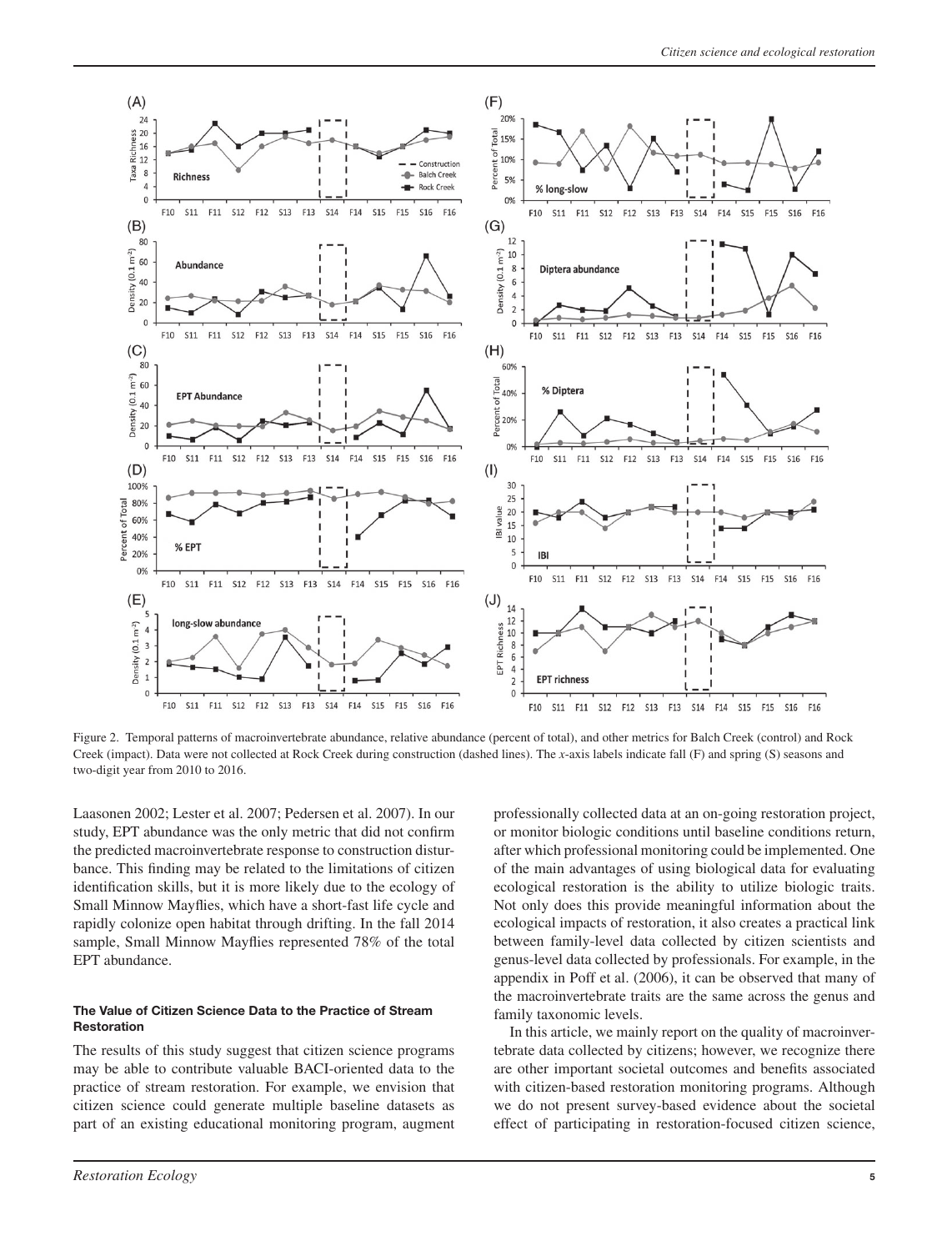student interaction with scientists increases student awareness and understanding of the Rock Creek restoration and thus broadens the impacts of restoration efforts. For example, our program contains several aspects of citizen science that are known to increase environmental knowledge, awareness, and stewardship including authentic learning experiences, data collection and analysis, dissemination of results, and direct interaction with a scientist (Bonney et al. 2009; Dickinson et al. 2012; Shirk et al. 2012). Over the life of our project, more than 1,800 high school students participated in the Rock Creek restoration project and conducted authentic scientific inquiry under the guidance of a stream scientist at a local restoration site. This alone represents a substantial outreach and stewardship effort on the part of scientists, environmental managers, and educators. Through authentic scientific experiences, citizen science can support efforts to meet the societal and governance goals of restoration including: enhancing education, engaging and retaining students in science and engineering (STEM) fields, and inspiring public engagement (Groffman et al. 2010; Richardson & Lefroy 2016; Vince & Hardesty 2016).

The societal and scientific goals of citizen-based restoration monitoring are not mutually exclusive. Indeed, in our program, anecdotal evidence based on exams and teacher observations suggests that students have increased their awareness of the Rock Creek restoration, indicated by students' enhanced interest in restoration careers, information sharing with family members, and civic engagement including attendance at a county commissioners public meeting where they exhibited their posters and testified about the educational benefits of the program. These important societal benefits could be achieved in other programs and evaluated for success. Future research in this area should document the societal and educational impacts of citizen science programs focused on restoration from a wide range of ecological settings. The findings of our study suggest a knowledgeable and engaged citizenry will support efforts to restore damaged ecosystems and a citizen-based approach restoration monitoring could meet both the societal goals and data needs of restoration science.

One of the major limitations of this study is that we do not assess the ability of citizen science data to document the success of stream restoration. This is mainly due to the high quality of the macroinvertebrate community present at Rock Creek before restoration began, thus leaving little room for improvement in the metric scores. Furthermore, the purpose of the restoration project was to restore a single reach of Rock Creek. At this spatial scale, it is unlikely that the macroinvertebrate community would show drastic improvement without other watershed-wide restoration efforts and corresponding data. This is particularly true for Rock Creek where land development has accelerated over the last 10 years. Due to the lack of spatial replication in this study, evaluating the overall improvement in stream condition associated with the stream restoration efforts is beyond the scope of this research. Given these limitations, it is only possible to examine the impacts of restoration construction on stream macroinvertebrates and their return to baseline conditions. More research is needed in degraded stream systems to determine if citizen-generated data could be used to document improved

ecological function due to restoration. Until that time, it is our belief that citizen data should only be used to augment professional data intended to demonstrate restoration success.

#### **Strategies for Developing Citizen-Based Restoration Programs in Other Ecological Settings**

The findings of this study provide insight into how citizen science can inform restoration practice in other ecological settings. While many of the current citizen science programs are focused on streams and lakes, restoration monitoring by citizens could be applied in vegetation-focused projects, wetland mitigation, or restoration of marine and estuarine systems. In our experience, the key to successful implementation of restoration-focused citizen science is to develop and utilize simple field collecting techniques that are randomized, nonlethal, and generally low impact. The challenge is that many of the existing methods and resources will need to be modified to fit the specific sampling and taxonomic requirements of citizen monitoring. Finally, all monitoring programs should incorporate the use of sample verification, either by a regional expert or through taxonomic training programs. This will ensure the quality of data collected by citizen scientists.

This article describes a restoration-focused citizen science program and presents one of the few BACI-oriented datasets focused on stream restoration and the only published example of citizen science restoration monitoring. Using stream disturbance theory, several hypotheses were tested about the impact of restoration construction disturbance on stream macroinvertebrate communities. Citizen data confirmed all but one of the predictions and could detect both temporal and spatial differences in stream macroinvertebrate communities. These findings suggest that citizen science programs could be used to collect valuable BACI-oriented data and contribute to the societal aspects of ecological restoration. Furthermore, the insight gained from this study can provide a model for citizen science programs in other ecological settings and thus promote a unique role for citizen science in the practice of environmental restoration.

# **Acknowledgments**

The authors would like to thank the students at Clackamas High School and Portland State University for collecting the macroinvertebrate data used in this research. This project was funded by the RiverHealth Stewardship Program sponsored by Clackamas County Water Environment Services and supported by the Student Watershed Research Project at Portland State University. We also thank three anonymous reviewers whose comments greatly improved this manuscript.

#### **LITERATURE CITED**

- Allen EB (2003) New directions and growth of restoration ecology. Restoration Ecology 11:1–2
- Benke AC, Parsons KA (1990) Modelling black fly production dynamics in blackwater streams. Freshwater Biology 24:167–180
- Bernhardt ES, Palmer MA, Allan JD, Alexander G, Barnas K, Brooks S, et al. (2005) Synthesizing U.S. river restoration efforts. Science 5722:636–637